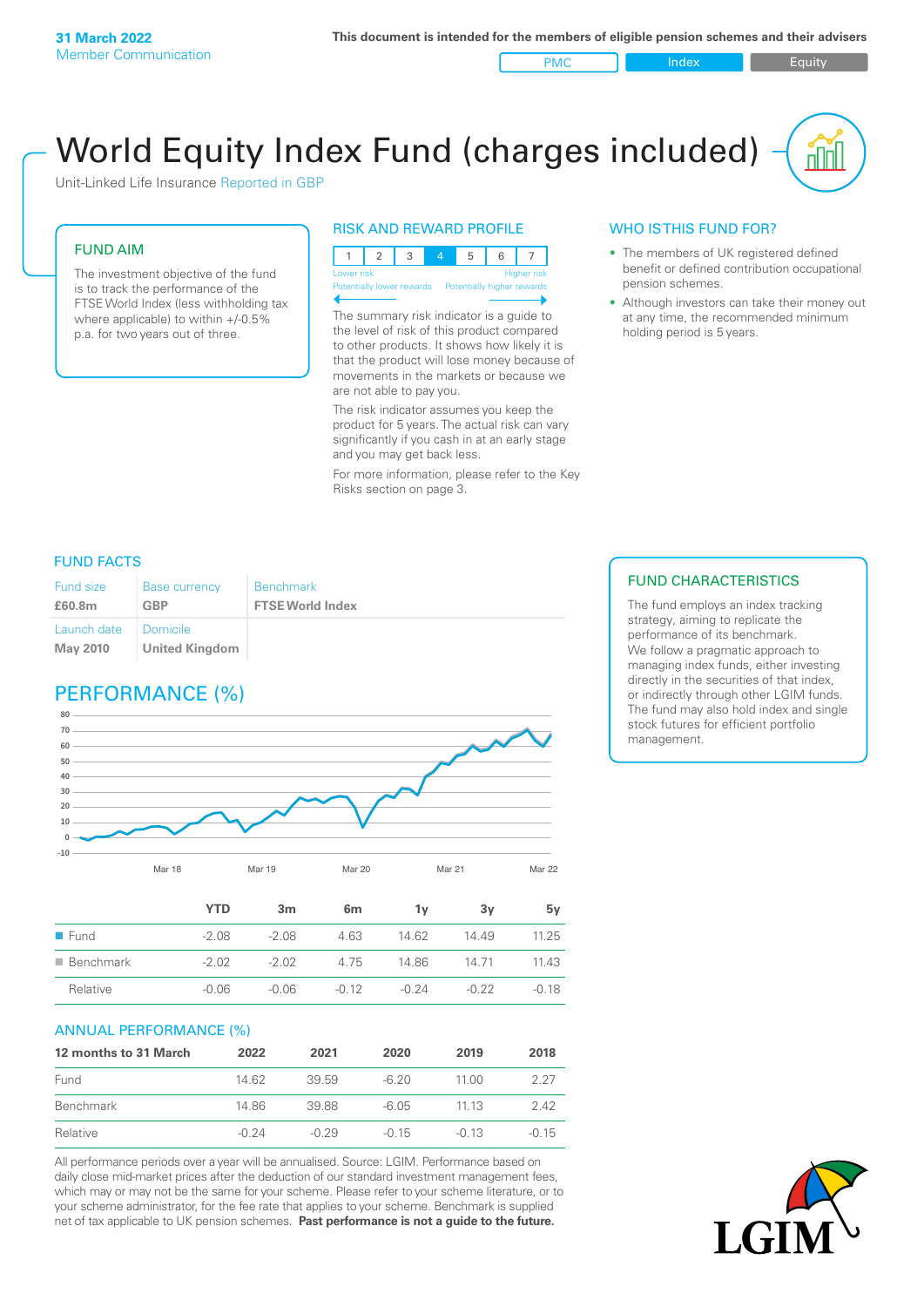### World Equity Index Fund (charges included)

Unit-Linked Life Insurance Reported in GBP

### PORTFOLIO BREAKDOWN

All data source LGIM unless otherwise stated. Totals may not sum due to rounding. In order to minimise transaction costs, the Fund will not always own all the assets that constitute the index and on occasion it will own assets that are not in the index. The number of fund holdings can differ from the index due to corporate events and proxy holdings.



### SECTOR (%)

| ■ Technology               | 23.4 |
|----------------------------|------|
| Consumer Discretionary     | 14.3 |
| $\blacksquare$ Financials  | 13.9 |
| $\blacksquare$ Industrials | 12.9 |
| ■ Health Care              | 11.9 |
| ■ Consumer Staples         | 6.1  |
| <b>Energy</b>              | 44   |
| ■ Basic Materials          | 4.1  |
| ■ Telecommunications       | 3.1  |
| $\Box$ Other               | 5.9  |
|                            |      |

## MARKET CAPITALISATION (%) TOP 10 HOLDINGS (%)

| ■ Large            | 81.3 |
|--------------------|------|
| $\blacksquare$ Mid | 18.7 |

■ Top 10 holdings 17.7% Rest of portfolio 82.4% No. of holdings in fund 2,723 No. of holdings in index 2,672

| Apple                                     | 43             |
|-------------------------------------------|----------------|
| Microsoft                                 | 3.7            |
| Amazon.Com                                | 2.3            |
| Tesla                                     | 14             |
| Alphabet A                                | 13             |
| Alphabet C                                | 12             |
| <b>NVIDIA</b>                             | 1 <sub>0</sub> |
| Meta Platforms A                          | 0 S            |
| Taiwan Semiconductor Manufacturing Co 0.8 |                |
| Unitedhealth Group                        | 08             |
|                                           |                |

#### COUNTRY (%)

|               | <b>United States</b> | 63.9 |  |
|---------------|----------------------|------|--|
|               | Japan                | 6.7  |  |
| $\frac{4}{3}$ | United Kingdom       | 4.1  |  |
|               | Canada               | 3.0  |  |
|               | France               | 2.8  |  |
| Œ             | Switzerland          | 2.6  |  |
|               | Australia            | 2.3  |  |
|               | Germany              | 2.2  |  |
|               | Taiwan               | 2.0  |  |
|               | Other                | 10.4 |  |
|               |                      |      |  |



The Index Fund Management team comprises 25 fund managers, supported by two analysts. Management oversight is provided by the Global Head of Index Funds. The team has average industry experience of 15 years, of which seven years has been at LGIM, and is focused on achieving the equally important objectives of close tracking and maximising returns.